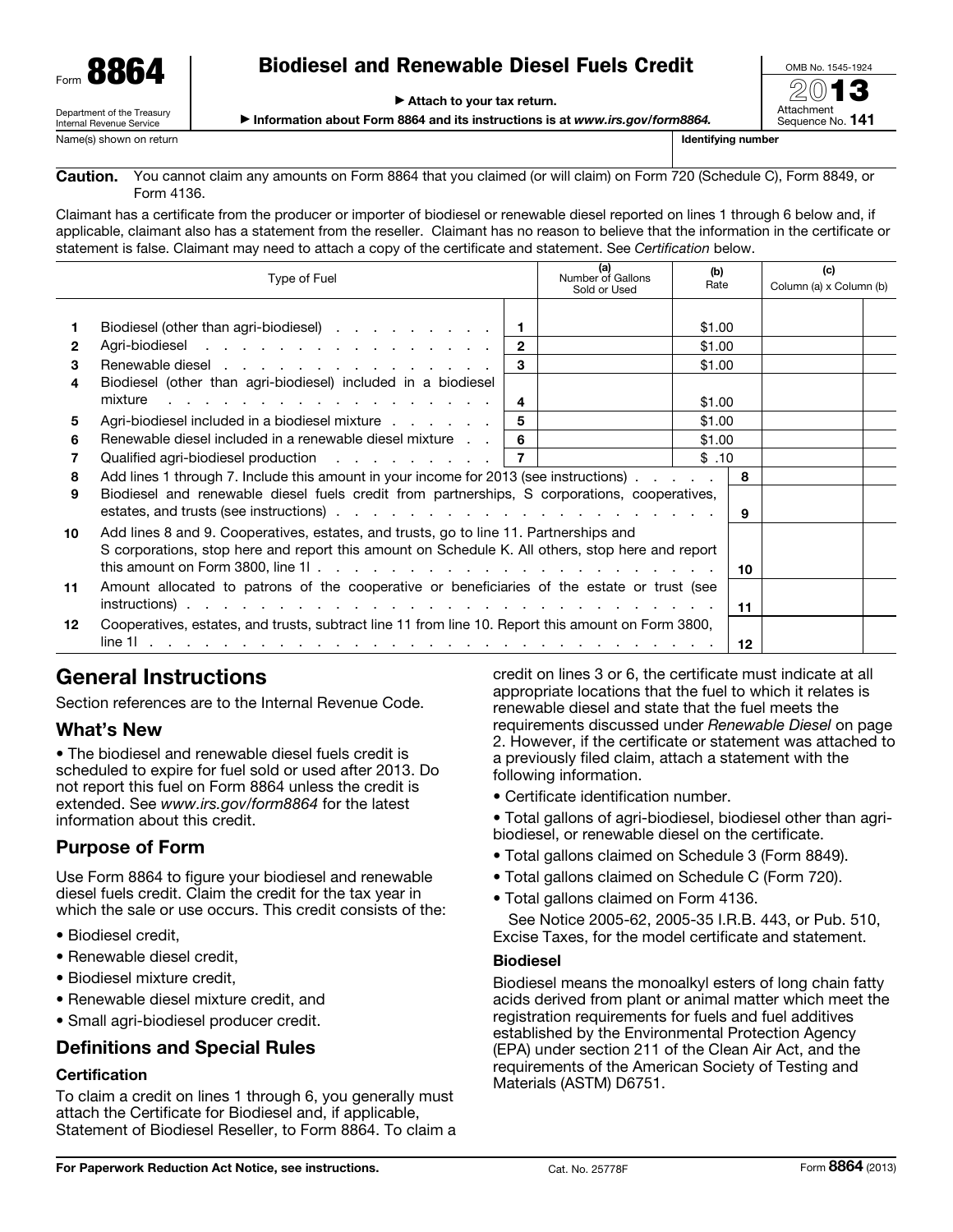Biodiesel includes both agri-biodiesel and biodiesel other than agri-biodiesel. Biodiesel does not include:

• Fuel produced outside the United States or a U.S. possession for use as a fuel outside the United States or a U.S. possession.

• Any liquid that is eligible for the alcohol and cellulosic biofuel fuels credit (Form 6478).

#### Agri-Biodiesel

Agri-biodiesel means biodiesel derived solely from virgin oils, including esters derived from virgin vegetable oils from corn, soybeans, sunflower seeds, cottonseeds, canola, crambe, rapeseeds, safflowers, flaxseeds, rice bran, mustard seeds, and camelina, and from animal fats.

#### Renewable Diesel

Renewable diesel means liquid fuel derived from biomass (defined below) that meets the registration requirements for fuels and fuel additives established by the EPA under section 211 of the Clean Air Act, and the requirements of the ASTM D975 or D396, or other equivalent standard approved by the IRS, or a Department of Defense specification for military jet fuel or an ASTM specification for aviation turbine fuel. For aviation uses, treat kerosene as diesel fuel when figuring a renewable diesel mixture credit.

Renewable diesel does not include:

• Fuel produced outside the United States or a U.S. possession for use as a fuel outside the United States or a U.S. possession.

• Any fuel derived from co-processing biomass with feedstock that is not biomass.

• Any liquid eligible for the alcohol and cellulosic biofuel fuels credit (Form 6478).

Biomass. Biomass means any organic material other than oil and natural gas (or any product thereof) and coal (including lignite) or any product thereof.

#### Biodiesel and Renewable Diesel Credits

The biodiesel or renewable diesel reported on lines 1 through 3 must not be a mixture. The credits are for biodiesel or renewable diesel which during the tax year you:

• Used as a fuel in a trade or business, or

• Sold at retail to another person and put in the fuel tank of that person's vehicle.

However, no credit is allowed for fuel used in a trade or business that was purchased in a retail sale described above.

**Caution.** You may be liable for a 24.4 cents per gallon excise tax on biodiesel or renewable diesel you sold (in your trade or business) for use or used in a dieselpowered highway vehicle or diesel-powered train. Report the tax liability on Form 720 on the line for IRS No. 79 for the quarter in which the biodiesel was sold or used or IRS No. 60(b) for the quarter in which the renewable diesel was sold or used.

#### Biodiesel and Renewable Diesel Mixture Credits

The biodiesel or renewable diesel reported on lines 4 through 6 must be used to make a qualified mixture. A qualified mixture combines biodiesel or renewable diesel with diesel fuel (defined below), determined without regard to any use of kerosene. But treat the kerosene as

diesel fuel when figuring a renewable diesel mixture credit for certain aviation fuel (see *Renewable Diesel* above). The producer of the mixture either:

• Used it as fuel, or

• Sold it as fuel to another person.

The credit is available only to the producer of the mixture. The producer must use or sell the mixture in a trade or business and the credit is available only for the year the mixture is sold or used. The credit is not allowed for casual off-farm production of a qualified mixture.

**Caution.** You may be liable for a 24.4 cents per gallon excise tax on biodiesel or renewable diesel used to produce blended taxable fuel outside the bulk transfer terminal system if the mixture is diesel fuel. Report the tax liability on Form 720 on the line for IRS No. 60(c) for the quarter in which the mixture was sold or used.

Diesel fuel. Diesel fuel means:

• Any liquid that, without further processing or blending, is suitable for use as a fuel in a diesel-powered highway vehicle or diesel-powered train, and

• Transmix.

A liquid is suitable for this use if the liquid has practical and commercial fitness for use in the propulsion engine of a diesel-powered highway vehicle or diesel-powered train. A liquid may possess this practical and commercial fitness even though the specified use is not the liquid's predominant use. However, a liquid does not possess this practical and commercial fitness solely by reason of its possible or rare use as a fuel in the propulsion engine of a diesel-powered highway vehicle or diesel-powered train. Diesel fuel does not include gasoline, kerosene, excluded liquid, No. 5 and No. 6 fuel oils covered by ASTM specification D396, or F-76 (Fuel Naval Distillate) covered by military specification MIL-F-16884.

An excluded liquid is any liquid that (a) contains less than 4% normal paraffins, or (b) has a (i) distillation range of 125º F or less, (ii) sulfur content of 10 parts per million or less, and (iii) minimum color of +27 Saybolt. For example, biodiesel is always an excluded liquid because it does not contain paraffins. But a biodiesel mixture may not be an excluded liquid.

Transmix means a by-product of refined products created by the mixing of different specification products during pipeline transportation.

#### Qualified Agri-Biodiesel Production

Qualified agri-biodiesel production means up to 15 million gallons of agri-biodiesel which is produced by an eligible small agri-biodiesel producer (defined below), and which during the tax year:

1. Is sold by such producer to another person:

a. For use by such person in the production of a qualified biodiesel mixture in such other person's trade or business (other than casual off-farm production),

b. For use by such person as a fuel in a trade or business, or

c. Who sells such agri-biodiesel at retail to another person and places such agri-biodiesel in the fuel tank of such other person, or

2. Is used or sold by such producer for any purpose described in (1).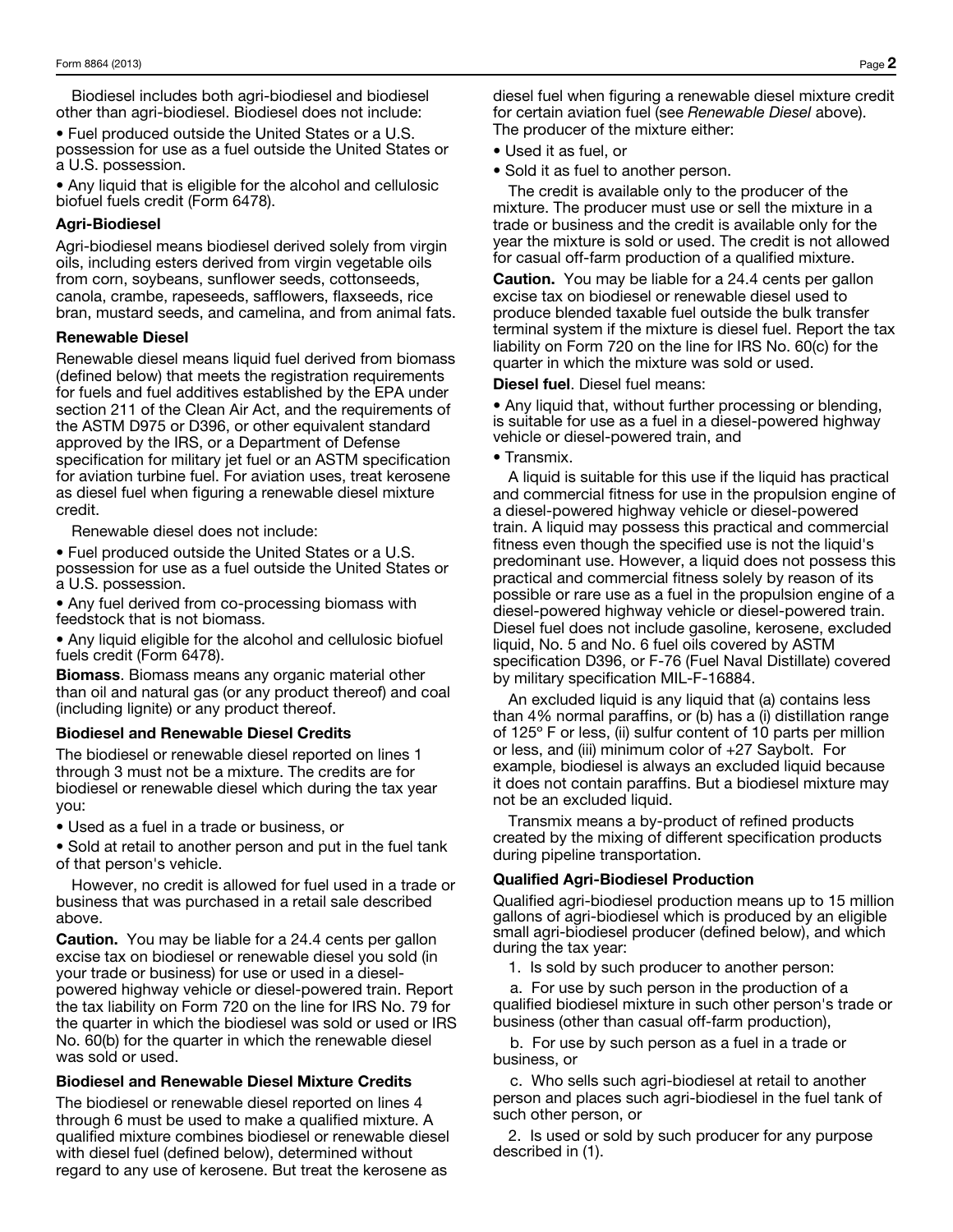Note. Production of renewable diesel is not qualified agribiodiesel production.

Eligible small agri-biodiesel producer. An eligible small agri-biodiesel producer is a person who, at all times during the tax year, has a productive capacity for agri-biodiesel not in excess of 60 million gallons.

Aggregation rule. All members of the same controlled group of corporations (see section 267(f)) and all persons under common control (see section 52(b) but treat an interest of more than 50% as a controlling interest) are treated as 1 person for purposes of the 15 and 60 million gallon limits.

Partnership, S corporation, and other pass-through entities. The 15 and 60 million gallon limits discussed above are applied at both the entity level and at the partner or similar level.

#### Registration

All producers and importers of biodiesel or renewable diesel must be registered with the IRS. All persons producing blended taxable fuel must be registered. See Form 637, Application for Registration (For Certain Excise Tax Activities).

#### Coordination With Excise Tax Credit

Only one credit may be taken with respect to any amount of biodiesel or renewable diesel. If any amount is claimed (or will be claimed) with respect to any amount of biodiesel or renewable diesel on Form 720, Quarterly Federal Excise Tax Return, Form 8849, Claim for Refund of Excise Taxes, or Form 4136, Credit for Federal Tax Paid on Fuels, then a claim cannot be made on Form 8864 for that amount of biodiesel or renewable diesel.

#### Recapture of Credit

You must pay a tax on each gallon of biodiesel or renewable diesel on which a credit was claimed at the rate used to figure the credit if you:

- Use it (including a mixture) other than as a fuel,
- Buy it at retail and use it to create a mixture,
- Separate it from a mixture, or

• Use agri-biodiesel on which the small agri-biodiesel producer credit was claimed for a use not described under *Qualified Agri-Biodiesel Production* above.

Report the tax on Form 720, Quarterly Federal Excise Tax Return.

### Additional Information

See Pub. 510, Excise Taxes.

## Specific Instructions

Use lines 1 through 8 to figure any biodiesel and renewable diesel fuels credit from your own trade or business.

Skip lines 1 through 8 if you are claiming only a credit that was allocated to you from a pass-through entity (that is, an S corporation, partnership, estate, trust, or cooperative).

#### Line 8

Include this amount in income, under "other income" on the applicable line of your income tax return, even if you cannot use all of the credit because of the tax liability limit. However, if you are subject to alternative minimum tax (AMT), this amount is not income in computing AMT and must be subtracted when figuring your alternative minimum taxable income. Do this by including this amount on line 27 of Form 6251, line 23 of Schedule I (Form 1041), or line 2o of Form 4626.

#### Line 9

If you are allocated a small agri-biodiesel producer credit from a pass-through entity, the entity must tell you the number of gallons for which it claimed the credit and its productive capacity for agri-biodiesel. You, as a shareholder, partner, beneficiary, or patron, are subject to the 15 million gallon limitation for qualified agri-biodiesel production and the 60 million gallon productive capacity limitation for an eligible small agri-biodiesel producer.

#### Line 11

A cooperative, estate, or trust allocating the small agribiodiesel credit must give the patron or beneficiary a statement providing them with the number of gallons for which it claimed the credit and its productive capacity for agri-biodiesel. An estate or trust must also provide the amount of the small agri-biodiesel credit included as part of the pass-through credit. See the above instructions for line 9.

Cooperatives. A cooperative described in section 1381(a) can elect to allocate any part of the small agribiodiesel producer credit among the patrons of the cooperative. The credit is allocated among the patrons eligible to share in patronage dividends on the basis of the quantity or value of business done with or for such patrons for the tax year.

If the cooperative is subject to the passive activity rules, include on line 9 any biodiesel and renewable diesel fuels credit from passive activities disallowed for prior years and carried forward to this year. Complete Form 8810, Corporate Passive Activity Loss and Credit Limitations, to determine the allowed producer credits that can be allocated to patrons. For details, see the Instructions for Form 8810.

The cooperative is deemed to have made the election by completing line 11. However, the election is not effective unless (a) made on a timely filed return (including extensions) and (b) the organization designates the apportionment in a written notice or Form 1099-PATR, Taxable Distributions Received From Cooperatives, mailed to its patrons during the payment period described in section 1382(d).

If you timely filed your return without making an election, you can still make the election by filing an amended return within 6 months of the due date of the return (excluding extensions). Enter "Filed pursuant to section 301.9100-2" on the amended return.

Once made, the election cannot be revoked.

Estates and trusts. Allocate the biodiesel and renewable diesel fuels credit on line 10 between the estate or trust and the beneficiaries in the same proportion as income was allocated and enter the beneficiaries' share on line 11.